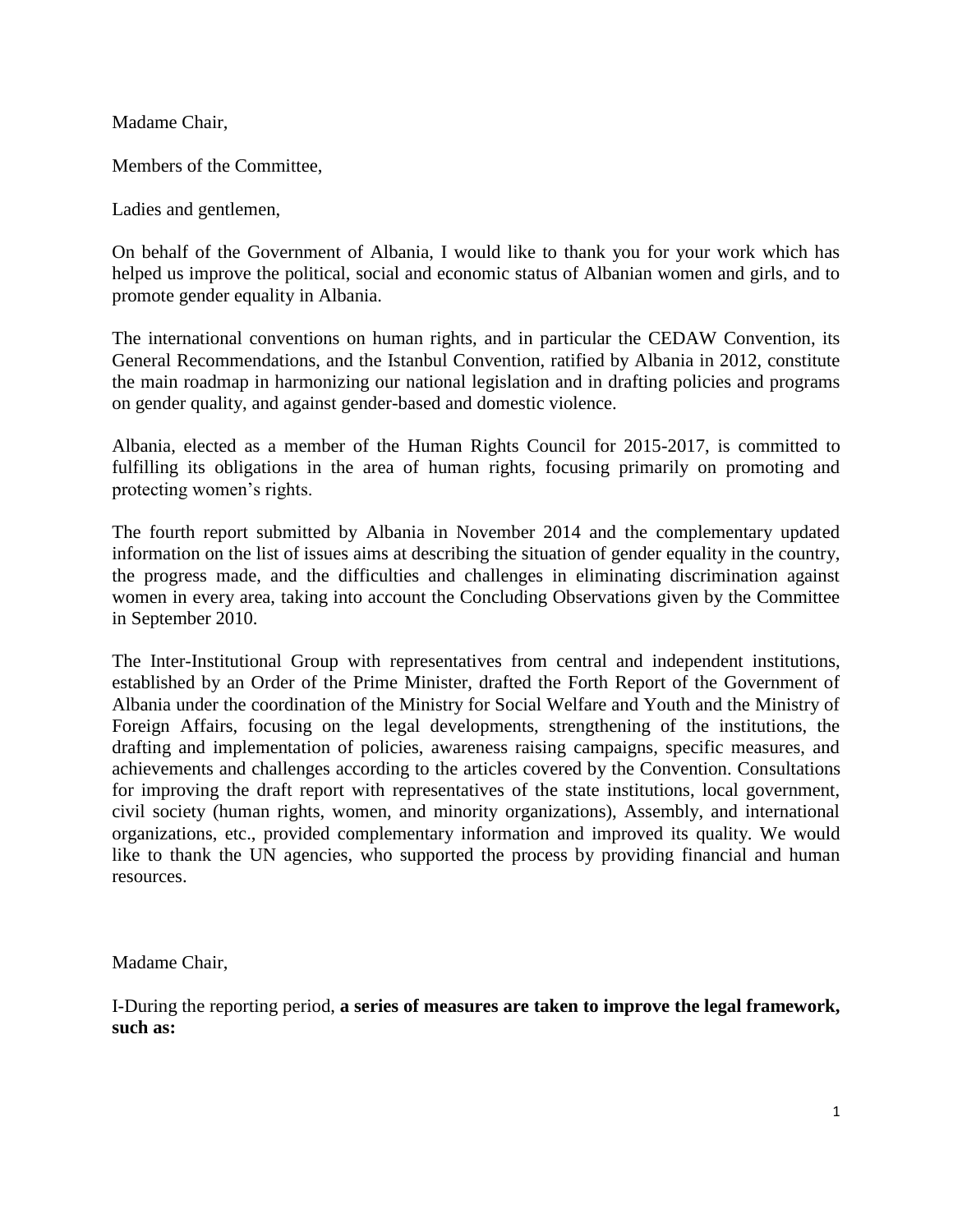- 1- The amendments to the Criminal Code in 2012 and 2013 came not only as a need to criminally punish domestic violence and follow the recommendations given by the Committee in 2010, but also thanks to the joint objective of all actors for zero tolerance to domestic violence. In addition, the introduction of harsher sanctions against perpetrators, the introduction of marital rape as a criminal offence showed that Albanian society has now changed its perception of such crimes, which only years ago were taboo.
- 2- Amendments have also been made to the Law on Measures against Violence in Family Relations and the respective secondary legislation, enabling the establishment and functioning of specific services and referral mechanisms at the local level to respond in a coordinated manner to cases of domestic violence. The ratification of the Istanbul Convention served to give one more impetus to initiatives like the establishment of a Free Counseling Hotline for women and girls, victims of gender-based violence and domestic violence, which is still in the process.
- 3- Amendments to the Law on Social Aid and Services introduced the right of women victims of violence to receive economic aid when they are subject to a protection order, the level of such aid, and the documentation that they have to submit. The improved secondary legislation also aimed at removing some restrictions on the admission criteria for victims of domestic violence in the National Centre for Treatment of Victims of Domestic Violence. Economic aid is now collected by women, which serves for a better administration of this aid to vulnerable families.
- 4- Other significant amendments have been made to the Law on Legal Aid, which foresees, among others, the conditions, types, approach, criteria and procedures for the legal aid to be given to women victims of violence and women belonging to vulnerable groups.
- 5- Amendments to the Electoral Code in 2013 on parliamentary elections, now require at least 30% of the candidates on the multi-name lists of candidates to belong to each gender. In addition, as a result of the proposal of the Alliance of Women MPs for local government elections, one in every two consecutive names in the list of candidates for members of the city council shall belong to each gender, the current representation of women in city councils is 34.6% (from 12% after the 2011 elections) and 9 mayors (14.7%) out of a total of 61 mayors.
- 6- The approval of some amendments to the Labor Code in December 2015 introduced new provisions included: an improved definition of sexual harassment in the work place; the reversal of the burden of proof for sexual harassment in line with a recommendation given by the Committee in 2010; additional guarantees for women's return to work after their maternity leave; nondiscriminatory remuneration for all, etc. Amendments made to the Law on Social Insurance in 2014 also recognize the right for paternity leave. In addition, the Council of Ministers issued a decision recently to protect pregnant women and young mothers at work, determining in line with the European legislation, the elements of working hours and leave, as well as the type of work that is strictly forbidden for pregnant women.
- 7- The amendments made to the Law on Social Housing Programs for Residents of Urban Areas gives priority to divorced women with dependent children, women with disabilities, orphaned women (who have lived in institutions of social care until the age of 30), and returnee women immigrants.

In 2014, with the support of the UNDP, an assessment was made on the compliance of the Albanian legislation with the standards of CEDAW and Istanbul Convention. Consultation tables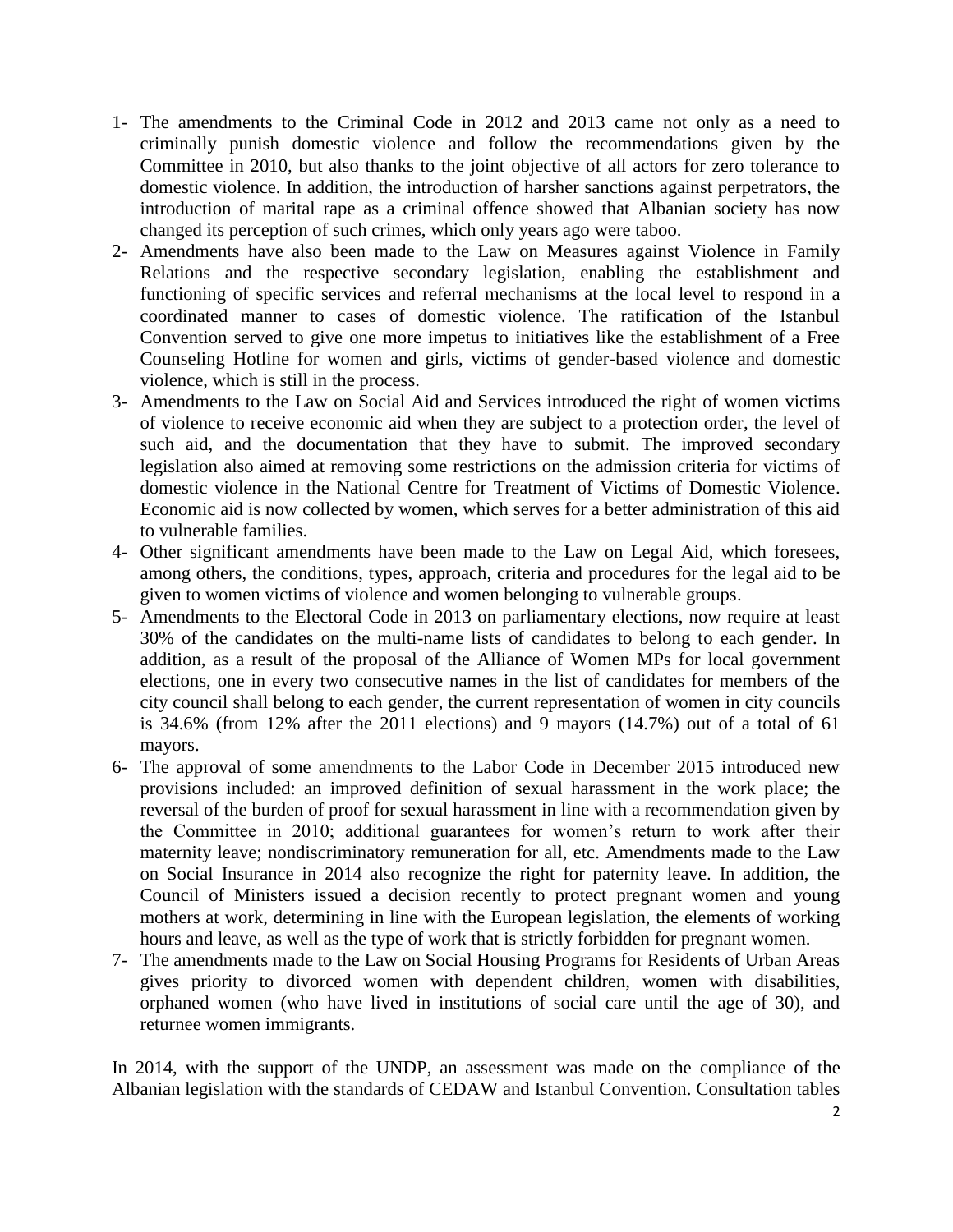were organized with various stakeholders to present this assessment. The Gender Equality Strategy for the coming years foresees several legal initiatives to be taken based on this assessment.

II- A series of strategies/action plans in the area of gender equality and fight against domestic violence, health, education, property rights, social protection, protection from discrimination, fight against trafficking in human beings, and protection for vulnerable groups (people with disabilities, Roma, etc.) have also been approved.

The implementation of the 2011-2015 Strategy for Gender Equality, the Reduction of Gender-Based Violence and Domestic Violence showed that despite achievements related especially with the legal framework, fight against violence against women, capacity building of professionals and empowerment of gender equality structures and against domestic violence, and increased public awareness, there is still work to be done by the state and society to ensure gender mainstreaming and eliminate discrimination against women.

The Ministry of Social Welfare and Youth is leading the process of drafting a new Gender Equality Strategy for 2016-2020 with intensive efforts being made to advance gender equality and the fight against violence against women.

A National Plan for LGBTI Persons was approved in May 2016 for 2016-2020, which addressed the main problems and issues affecting LGBTI (lesbian, gay, bisexual, transgender, and intersex), creating inequality and discrimination. The Action Plan sets the main directions in the areas of legislation and development of policies, security, and protection of rights, as well as access to services.

The Action Plan for the Integration of Roma and Egyptians, approved in December 2015 and the National Plan for People with Disabilities, approved in June this year introduced special measures for women belonging to these categories with a view to including and integrating them in the society, employment, and participation in, and access to all services.

III- Empowerment of the national mechanism for gender equality is also an objective of the Government of Albania, and part of the continuous recommendations given in the framework of several Conventions and Albania`s EU Integration.

The National Gender Equality Council, chaired by the Minister of Social Welfare and Youth, has recently strengthened its role in the approval of key documents and recommendations to improve gender equality in the country.

The network of gender employees in ministries and municipalities, and the local coordinators against violence are part of the country`s gender machinery.

In addition, women MPs have played an important role since the establishment – for the first time in 2013 – of Alliance of Women MPs in the Albanian Parliament with several legal initiatives.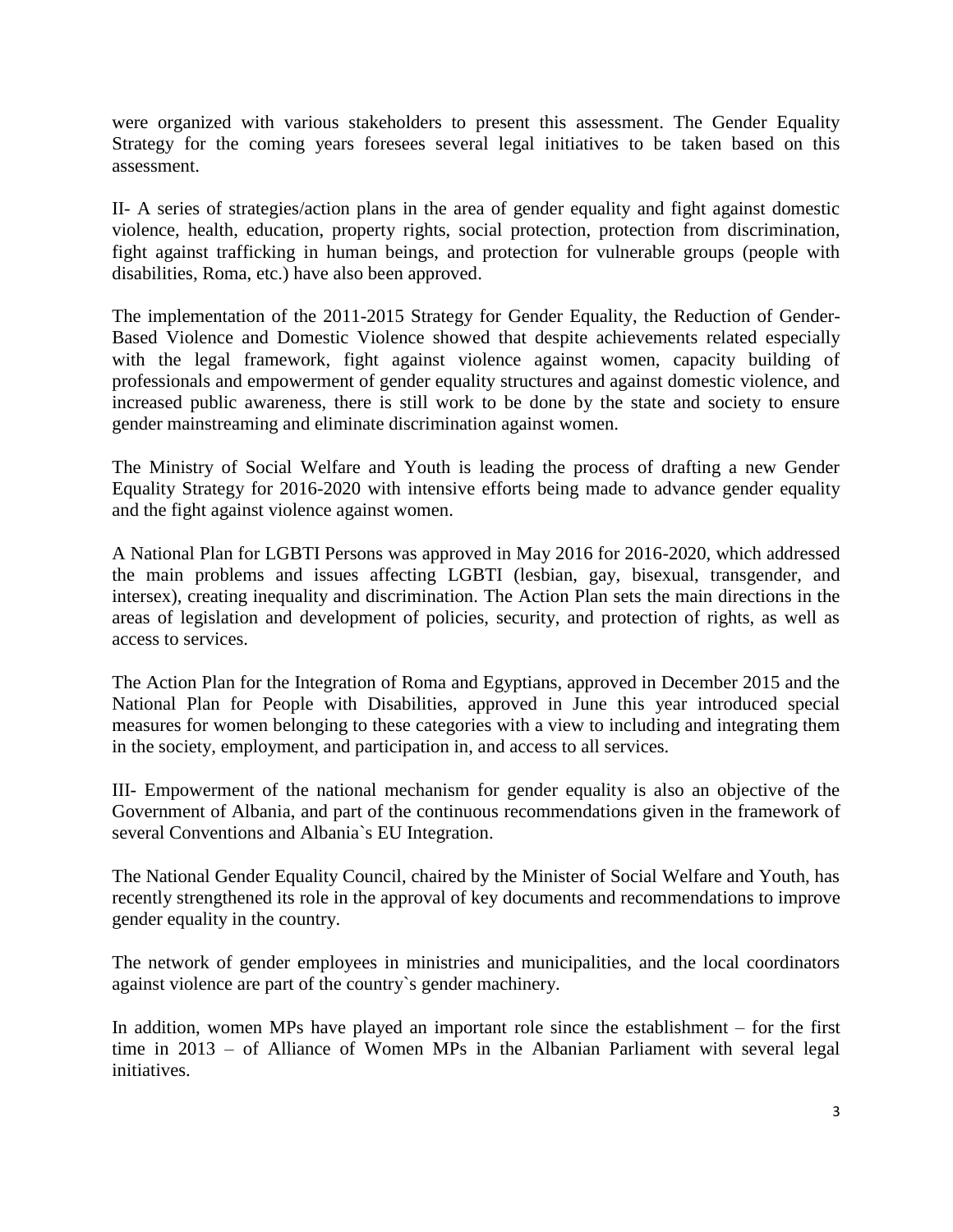Similarly, the Alliance of Women Councilors was established for the first time this year in the Municipality of Tirana helping women with social problems and economic empowerment.

Independent institutions like the Commissioner for Protection from Discrimination and the People's Advocate not only monitor the implementation of human rights but also give significant recommendations.

Civil society is also very important for their expertise, partnership, initiatives to improve the status of women and girls, participation in consultation tables on documents like Strategies and Action Plans, legal amendments, awareness-raising campaigns, cooperation, support, legal counseling, etc.

We would like to particularly thank all UN agencies involved in the strengthening of the gender equality machinery, and the support given to the Gender Equality Sector at the Ministry of Social Welfare and Youth.

**I would like to focus on my introductory statement on gender budgeting**, which started in 2010.

Therefore, there has been a gradual increase of up to twenty mid-term budgetary programs for 2016-2018, which include full or partial elements of gender responsive budgeting. Another significant success in this area is related with the introduction of gender equality as a basic principle in the amendments approved by the beginning of June 2016 to the Organic Budget Law.

Madame Chair,

Albania has taken special temporary measures during these years regarding the participation of women in the political and public life, Police, and Defense through the application of some quotas.

Several pieces of secondary legislation are approved with a view to improving women's economic situation, including: the creation of a special fund for women entrepreneurs; the implementation of employment and vocational training programs for unemployed women jobseekers, giving priority to women and girls from specific groups; collection and administration of the economic aid by women;

Regarding the empowerment of rural women, the Ministry of Agriculture has ensured that women applicants are more favored then men when applying for financial support schemes. Beneficiaries of subsidy schemes are also mainly women farmers. With the budget approved for 2016, efforts are also being made to reduce gender inequality. About 11% of women farmers are supported through advisory services, and 1200 women are expected to be supported by national schemes.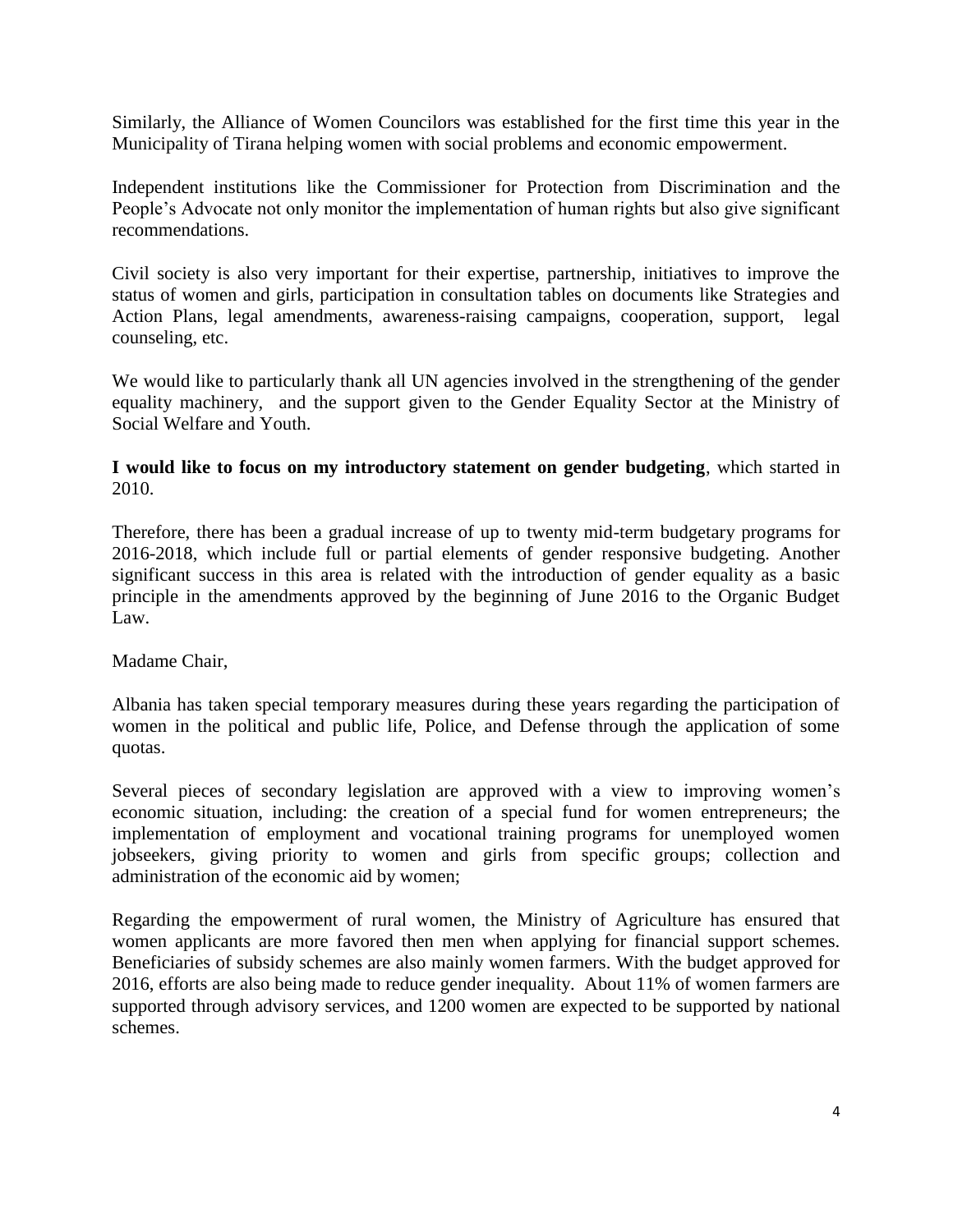The secondary legislation issued for the implementation of the Law on Pre-University Education System during 2014-2016 pays special attention to ensuring that education is inclusively guaranteeing that every student enjoys the right to quality education and equal opportunities for students from vulnerable families, students with disabilities, and students with learning problems.

**A Decision of Council of Ministers** sets the eligibility criteria for scholarships, giving priority to students from vulnerable social groups by treating them with full scholarship; in case of candidates who are equally eligible for scholarships, female students are given priority.

Provision of free school texts for students from vulnerable groups subsidized 100% by the state is another important measure to guarantee equal right to education for all.

**Zero tolerance to violence against women and domestic violence** is the main motto of the Albanian Government to achieve positive results whilst working with all actors.

The increased awareness and strengthened structures, along with better coordination in cases of domestic violence have led to an increased number of criminal proceedings, court protection orders, and more public sensitivity to this phenomenon.

With the coordination of the Ministry of Social Welfare and Youth, in cooperation with central and local institutions, civil society organizations, and with the support of international organizations, several awareness-raising campaigns have been organised, such as the campaign of 16 days of activism against gender-based violence under the motto: Boys and men part of the solution – show you are against violence"; the "He for She" campaign to encourage the implementation of specific components of the National Action Plan for Men and Boys; and the UN UNiTE orange campaign.

I have to reiterate the fact that the media have given us significant support, by becoming an active part of our campaigns.

**The** Strategy against Trafficking in Persons and its Action Plan for 2014-2017 is drafted in full compliance with Article 6 of the CEDAW Convention. It includes all the Committee`s recommendations like legislative measures, effective prevention, intensification of the fight against internal trafficking, social and health support, rehabilitation and integration, and improvement if the monitoring system.

In 2015, the Assembly of Albania ratified the Council of Europe Convention against Trafficking in Organs; A Memorandum of Understanding was signed among the National Coordinator, General Prosecutor, and State Police for the establishment of a Task Force for an integrated review of cases of trafficking in persons that were either suspended or never initiated; cooperation agreements have been signed with organizations working in this sector focusing particularly on children and youth for capacity building and empowerment of their state structure, etc.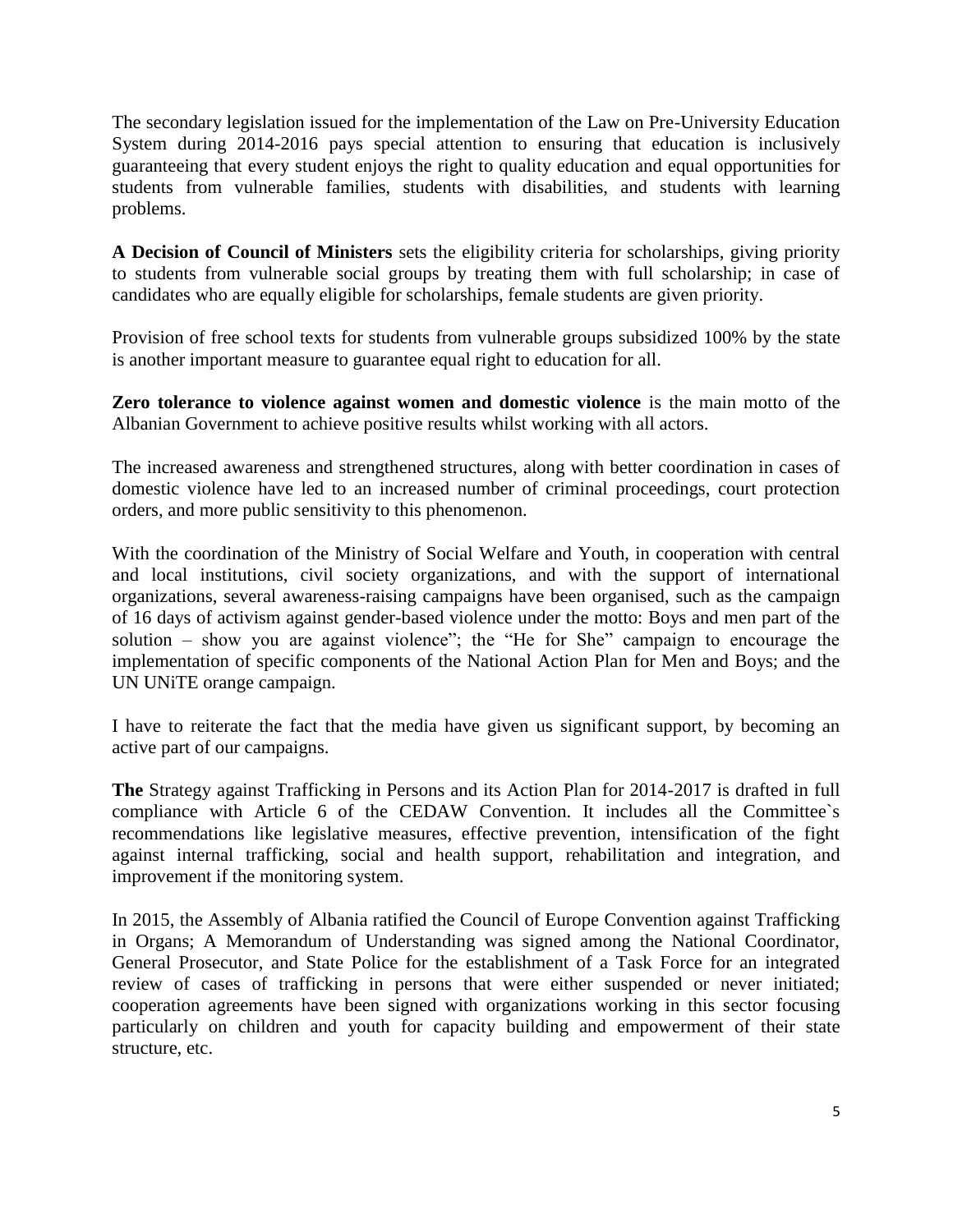Several amendments were proposed to the Criminal Code and Code of Criminal Procedure, which were designed as a comprehensive package of amendments based also on wide consultations;

## *In addition to the above, measures have been taken to provide social support to victims of trafficking, ensure effective prevention and raise public awareness*

Empowerment of women and girls through their participation in decision-making, *a significant improvement is achieved* especially in terms of political and executive decision-making.

The State Police has supported Police women and girls, providing them with all the necessary opportunities for qualification and training for them to be able to be appointed in operational leading positions. We have today four women Police officers in such positions and a woman Chief of Police Commissariat. The program will continue but so far it has involved 26 women and girls.

**Education** is also one of the priority sectors the Government pays special attention to.

Girls made up 37% of the total number of students during the 2014/2015 academic year. The number of women graduates has increased. It is now 64%. Most University diplomas are in business, law, sciences with a ratio of 59% women and 41% men.

The ratio among secondary school graduates is 51.4% girls and 48.6 % boys.

65% of teachers in secondary education are women and 73% in mandatory education.

**In terms of Employment,** Albanian legislation bans discrimination in the area of employment, professional activity, and social insurance benefits.

The recent legal amendments to the Labor Code, Social Insurance Law, and reforms such as the Pension Reform, and the approval of a series of new bylaws in the area of employment and vocational training, or health and safety at work have harmonized the national legislation with international standards.

Further to the 2010 concluding observations of the Committee, the definition of sexual harassment in the Labor Code was improved, the burden of proof reversed, and training has been delivered in the twelve Police directorates, aiming at ensuring a safe and free working environment for all.

The Albanian Government has strongly focused on employment and development of skills. The National Strategy for Employment and Skills 2014-2020 was approved by the Government and is in line with the EU Employment Strategy for 2020. The strategy is the result of a gendersensitive drafting process. *Increasing access for women and girls to employment in men*dominated domains is one of the goals of the strategy related to the changing of gender *stereotypes in employment:*

The Government has increased employment programs over the past 2 years, with funds being five times more than in 2013. As a result, about 60% of the participants in these programs are women.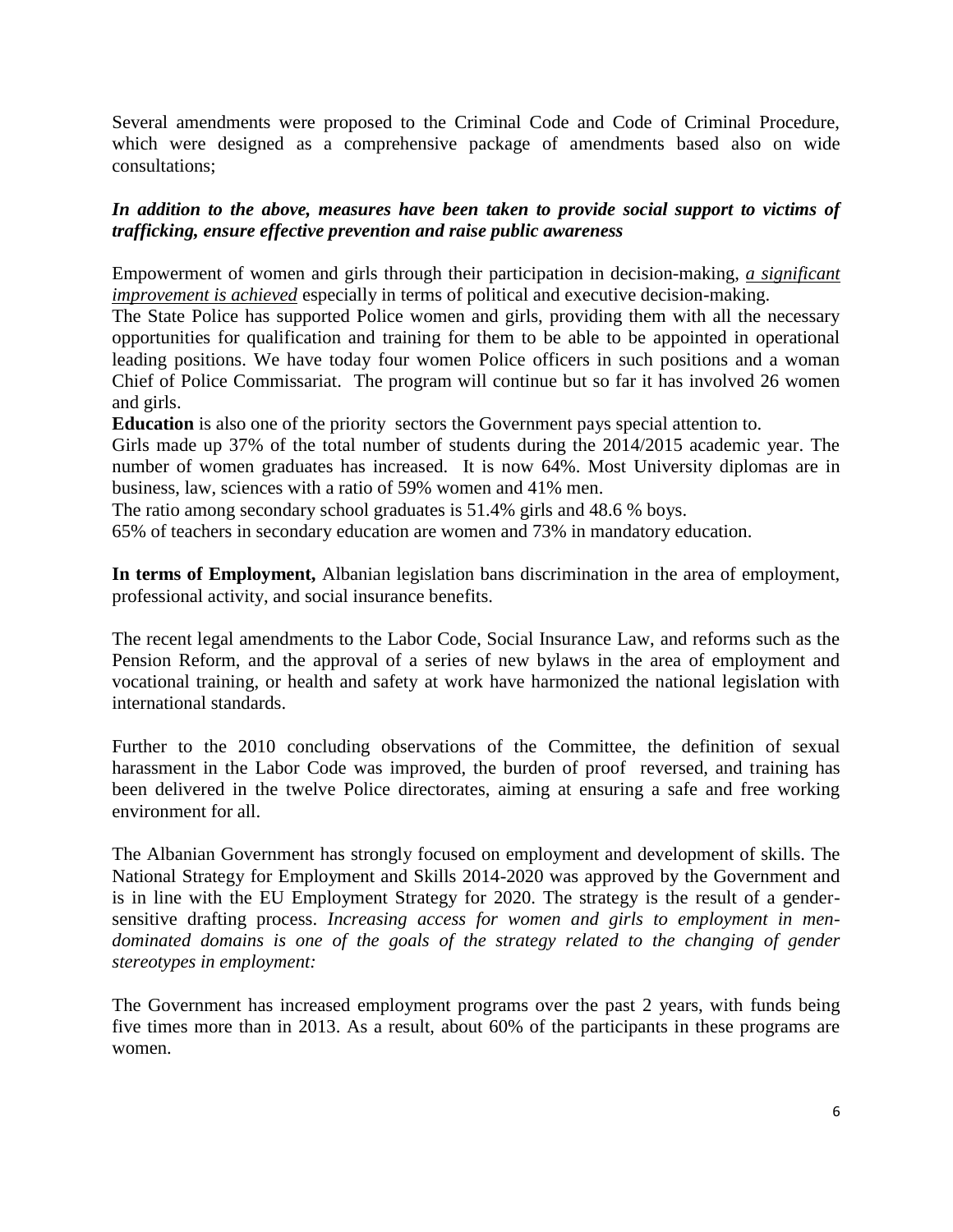*In June 2016, a Law on Social Enterprises* was approved, which regulates the integration and reintegration of excluded people in the labor market, provision of services to communities or to certain groups, who do not have sufficient resources because of their age, health, or their family socio-economic situation, which deprives them of an active approach to the labor market. Social enterprises aim also at promoting gender equality in terms of increasing women's access to the labor market.

*The Law on Craftsmanship* which is just approved focuses on employment and dual vocational qualification in the area of craftsmanship and organization of craft activities. One of the forms of craftsmanship is the traditional one, i.e. the home-made crafts, which is characteristic mainly of women, especially rural women, who produce traditional products.

Despite measures taken recently by the Government against the informal economy, informality in rural areas and women's work at home still remains high. In the framework of the Decent Work Program 2016-2020, an integrated strategy is expected to be drafted by 2017 against undeclared work, taking also into consideration the gender component. This is going to be done in cooperation with our social partners.

The Government has seriously addressed pay gaps in wages and pensions between men and women. The gap was decreased from 18% in 2011 to 10% in 2014 and to 6.9% in 2015.

The social protection system is based on social insurance programs, economic aid, financial support of people with disabilities, and social services.

Amendments to the Social Insurance Law introduced a social pension for everyone above 70 years old. Above 90% of beneficiaries are women.

The Albanian Government has undertaken three major reforms: a) economic aid reform, b) disability evaluation reform, and c) social services reform.

Due to the economic aid reform, a more efficient and transparent use of a weighted formula has been used to better identify poor families and to ensure more efficiency and equality in the application of the Economic Aid Scheme. Also, economic aid is now collected by women (instead of heads of family, i.e. men).

In divorce proceedings, when no final court decision has been taken, women can apply for economic aid.

Families benefitting from the Economic Aid Scheme are given subsidies for every child who is vaccinated, and who pursues the mandatory education. This measure serves to discourage school dropout and to improve health care services for children.

Reforms in the health sector have also had a direct impact on the wellbeing of women and girls. The Albanian Government has declared Universal Health Coverage as its major objective, planned to be achieved by 2017. A medical checkup program offers services to about 940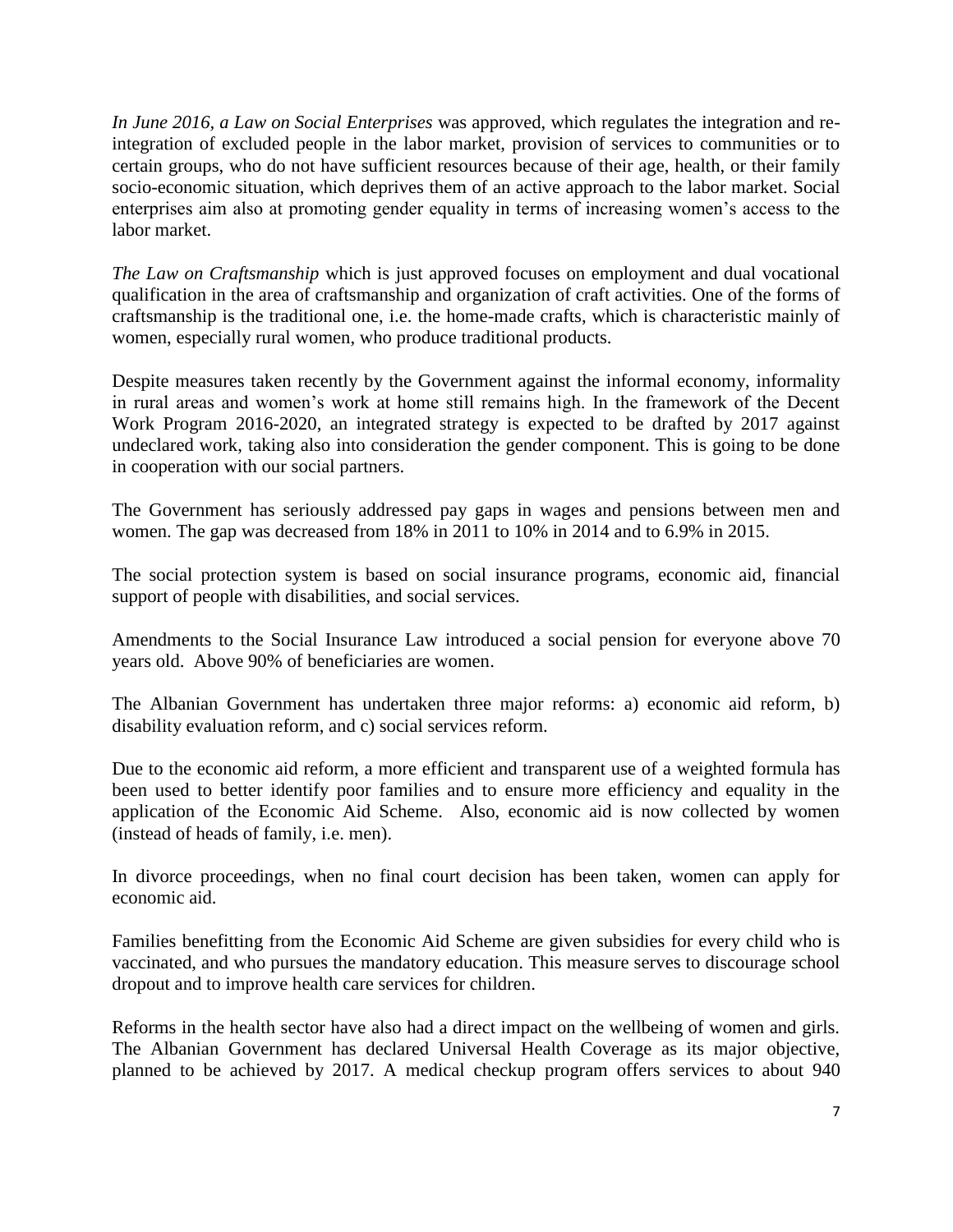thousand Albanian citizens, almost half of which are women and girls. In 2014, free checkups were provided to about 15 thousands women and girls, rising to 20 thousand per month in 2015. In addition, mobile mamography offer free services to more than 5 thousand women per year.

The 30% price decrease of medication for the two last years has also had a positive impact on the quality of life of women and girls.

The economic empowerment of women is a priority. The implementation of the Action Plan for women entrepreneurs and the application of projects for their support, as well as the Guarantee Fund, have given women more access to business.

According to the Institute of Statistics (INSTAT), 31.3% of the active businesses in 2015 were owned or managed by women, while in 2014 it was 28.5%. The number of self-employed women/business owners has increased by 4.9% between 2010 to 2015.

The Bank of Albania`s Register of Loans shows that between 2011-2015 the number of women loan beneficiaries is almost half that of men, and that the amount of loans received by women is half the amount received by men.

*Changes to the procedures for the financing of women entrepreneurs have been made, giving a bonus to all project proposed by women entrepreneurs*.

Although the number of family farms owned by women is very limited, most of the rural women are actually the 'farms' secret managers' according to a UN Women study on rural women in Albania. Data also shows that women are more engaged in farm activities (32% compared with 22% in the case of men).

There are 152 farming organizations and cooperatives with 4460 members, of which 21% are women. 4.5 % of these associations and cooperatives are led by women.

The Inter-Sectorial Strategy for Agriculture and Rural Development 2014-2020 focuses on compliance with the national legislation on gender equality and nondiscrimination.

Through its policies, the Ministry of Agriculture aims at extending its special services for financial support, legal counseling, and entrepreneurship skills to achieve the economic empowerment of women, and facilitate their participation in decision-making, including them as farmers, and not as 'farmers' wives'.

Madame Chair, Members of the Committee,

In closing, on behalf of the Albanian Government, I would like to express our commitment to work for the protection and implementation of women's rights in all areas, eliminating violence against women and domestic violence, protecting their social and cultural rights, increasing their participation in the public life and empowering them economically.